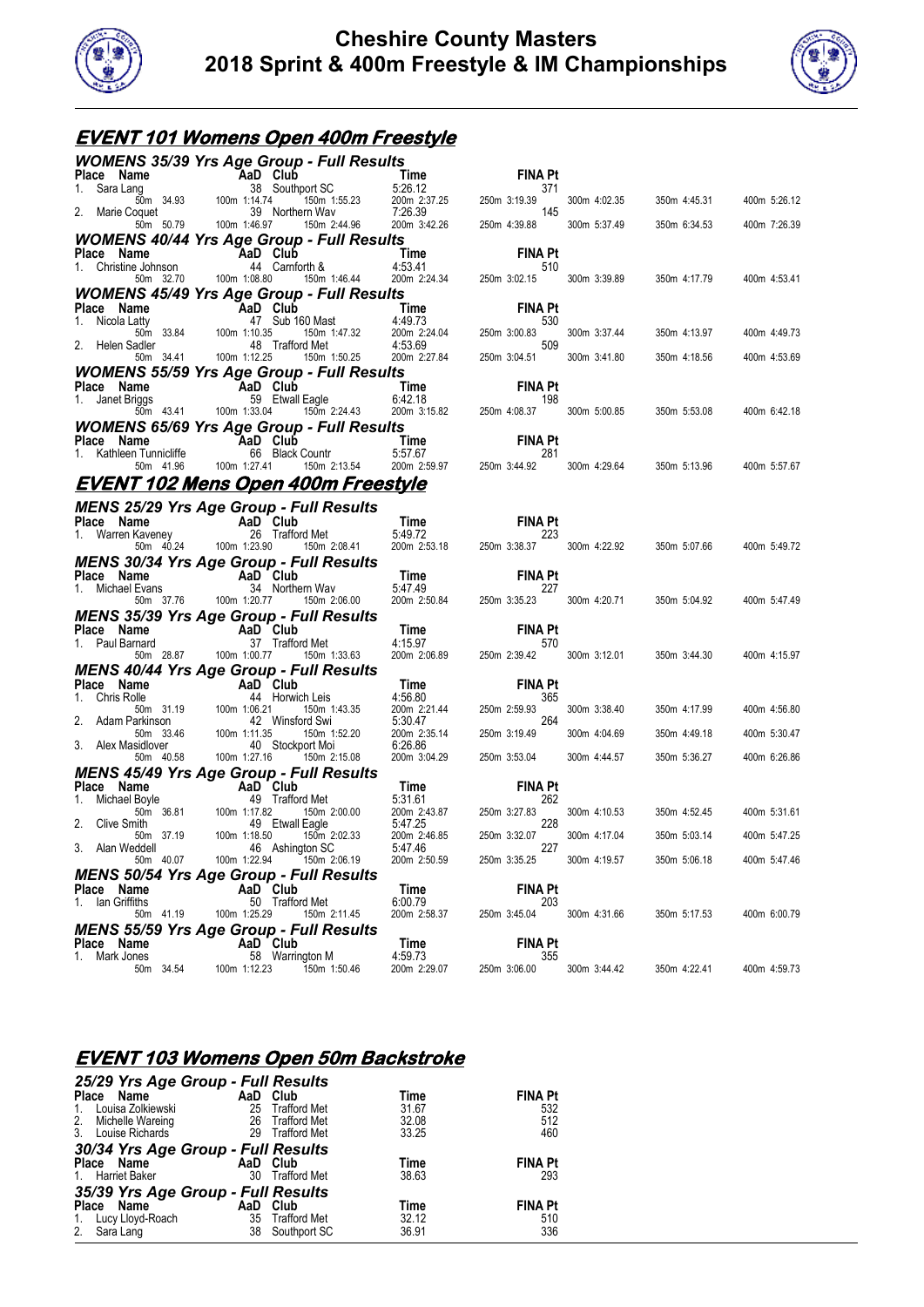



|                  |                       |                                                                                                                                                                                                                                                        |                                                              | 45/49 Yrs Age Group - Full Results<br>Place Name AaD Club<br>1. Nicola Latty 47 Sub 160 Mast 35.67<br>2. Helen Sadler 48 Trafford Met 36.75<br>3. Becky Toal 45 Northern Way<br>50/54 Yrs Age Group - Full Results<br>Place Name AaD Club<br> | <b>FINA Pt</b>        |
|------------------|-----------------------|--------------------------------------------------------------------------------------------------------------------------------------------------------------------------------------------------------------------------------------------------------|--------------------------------------------------------------|-----------------------------------------------------------------------------------------------------------------------------------------------------------------------------------------------------------------------------------------------|-----------------------|
|                  |                       |                                                                                                                                                                                                                                                        |                                                              |                                                                                                                                                                                                                                               | 372                   |
|                  |                       |                                                                                                                                                                                                                                                        |                                                              |                                                                                                                                                                                                                                               | 340                   |
|                  |                       |                                                                                                                                                                                                                                                        |                                                              |                                                                                                                                                                                                                                               | 77                    |
|                  |                       |                                                                                                                                                                                                                                                        |                                                              |                                                                                                                                                                                                                                               |                       |
|                  |                       |                                                                                                                                                                                                                                                        |                                                              |                                                                                                                                                                                                                                               | <b>FINA Pt</b>        |
|                  |                       |                                                                                                                                                                                                                                                        |                                                              |                                                                                                                                                                                                                                               | 392                   |
|                  |                       |                                                                                                                                                                                                                                                        |                                                              |                                                                                                                                                                                                                                               | 305                   |
|                  |                       | <b>65/69 Yrs Age Group - Full Results<br/> Place Name AaD Club Time<br/> 1. Kathleen Tunnicliffe 66 Black Countr 39.92<br/> 2. Noreen Edery 67 East Leeds S 51.83<br/> 3. Moira Hampson 66 Trafford Met 53.89</b>                                      |                                                              |                                                                                                                                                                                                                                               |                       |
|                  |                       |                                                                                                                                                                                                                                                        |                                                              |                                                                                                                                                                                                                                               | <b>FINA Pt</b>        |
|                  |                       |                                                                                                                                                                                                                                                        |                                                              |                                                                                                                                                                                                                                               | 265<br>121            |
|                  |                       |                                                                                                                                                                                                                                                        |                                                              |                                                                                                                                                                                                                                               | 108                   |
|                  |                       |                                                                                                                                                                                                                                                        |                                                              |                                                                                                                                                                                                                                               |                       |
|                  |                       | <b>70/74 Yrs Age Group - Full Results<br/>Place Name AaD Club<br/>1. Rachel Barton 70 Trafford Met</b>                                                                                                                                                 |                                                              | Time                                                                                                                                                                                                                                          | <b>FINA Pt</b>        |
|                  |                       |                                                                                                                                                                                                                                                        |                                                              | 39.88                                                                                                                                                                                                                                         | 266                   |
|                  |                       |                                                                                                                                                                                                                                                        |                                                              |                                                                                                                                                                                                                                               |                       |
|                  |                       |                                                                                                                                                                                                                                                        |                                                              | <u>EVENT 104 Mens Open 50m Backstroke</u>                                                                                                                                                                                                     |                       |
|                  |                       |                                                                                                                                                                                                                                                        |                                                              |                                                                                                                                                                                                                                               |                       |
|                  |                       | 17/24 Yrs Age Group - Full Results                                                                                                                                                                                                                     |                                                              |                                                                                                                                                                                                                                               |                       |
|                  |                       |                                                                                                                                                                                                                                                        |                                                              |                                                                                                                                                                                                                                               | <b>FINA Pt</b>        |
|                  |                       |                                                                                                                                                                                                                                                        |                                                              |                                                                                                                                                                                                                                               | 400                   |
|                  |                       |                                                                                                                                                                                                                                                        |                                                              |                                                                                                                                                                                                                                               | 379                   |
|                  |                       | <b>17/24 Yrs Age Group - Full Results<br/> Place Name AaD Club Time<br/> 1. Aidan Tevlin 19 Oldham Aquat 30.14<br/> 2. Stephen Bromley 22 Hyde Seal Sw 30.70<br/> 3. Jack Flanagan 21 Hyde Seal Sw 30.76<br/> 4. Jacob Boyle 19 Trafford Met 31.45</b> |                                                              |                                                                                                                                                                                                                                               | 376<br>352            |
|                  |                       |                                                                                                                                                                                                                                                        |                                                              |                                                                                                                                                                                                                                               |                       |
|                  |                       | 25/29 Yrs Age Group - Full Results<br>Place Name AaD Club<br>1. Daniel Korcz 29 Trafford Met<br>2. George Morreal 26 Oldham Aquat 30.02<br>3. Warren Kaveney 2. Trafford Met 38.96                                                                     |                                                              |                                                                                                                                                                                                                                               | <b>FINA Pt</b>        |
|                  |                       |                                                                                                                                                                                                                                                        |                                                              |                                                                                                                                                                                                                                               | 470                   |
|                  |                       |                                                                                                                                                                                                                                                        |                                                              |                                                                                                                                                                                                                                               | 405                   |
|                  |                       |                                                                                                                                                                                                                                                        |                                                              |                                                                                                                                                                                                                                               | 185                   |
|                  |                       | 3. Walter Kavelley<br><b>30/34 Yrs Age Group - Full Results</b><br>Place Name<br>1. Matthew East<br><b>1. Matthew East</b><br><b>1. Matthew East</b>                                                                                                   |                                                              |                                                                                                                                                                                                                                               |                       |
|                  |                       |                                                                                                                                                                                                                                                        |                                                              | <b>Time</b>                                                                                                                                                                                                                                   | FINA Pt               |
|                  |                       |                                                                                                                                                                                                                                                        |                                                              | 35.47                                                                                                                                                                                                                                         | 245                   |
|                  |                       |                                                                                                                                                                                                                                                        |                                                              |                                                                                                                                                                                                                                               |                       |
|                  |                       |                                                                                                                                                                                                                                                        |                                                              |                                                                                                                                                                                                                                               |                       |
|                  |                       |                                                                                                                                                                                                                                                        |                                                              |                                                                                                                                                                                                                                               | <b>FINA Pt</b>        |
|                  |                       |                                                                                                                                                                                                                                                        |                                                              |                                                                                                                                                                                                                                               | 349                   |
|                  |                       |                                                                                                                                                                                                                                                        |                                                              |                                                                                                                                                                                                                                               | 168                   |
|                  |                       |                                                                                                                                                                                                                                                        |                                                              |                                                                                                                                                                                                                                               | 97                    |
|                  |                       | 1. Was a March 1. James Barwick<br>2. James Barwick<br>2. James Hopkins<br>2. James Hopkins<br>3. Peter Jennings<br>3. Peter Jennings<br>3. Northern Way<br>2. Northern Way<br>2. Northern Way<br>2. Northern Way<br>2. Northern Way<br>2. Northern    |                                                              |                                                                                                                                                                                                                                               |                       |
|                  |                       |                                                                                                                                                                                                                                                        |                                                              | Time                                                                                                                                                                                                                                          |                       |
|                  |                       | <b>40/44 Yrs Age Group - Full Results<br/>Place Name AaD Club<br/>1. Ben Harkin 40 Warrington M</b>                                                                                                                                                    |                                                              | 28.50                                                                                                                                                                                                                                         | FINA Pt<br>473        |
|                  |                       |                                                                                                                                                                                                                                                        |                                                              |                                                                                                                                                                                                                                               |                       |
|                  |                       |                                                                                                                                                                                                                                                        | urus کاملات<br>40 Warrington M<br><b>Full Results</b><br>AaD |                                                                                                                                                                                                                                               | <b>FINA Pt</b>        |
|                  |                       |                                                                                                                                                                                                                                                        |                                                              |                                                                                                                                                                                                                                               | 260                   |
|                  |                       |                                                                                                                                                                                                                                                        |                                                              | <b>Time</b><br>34.79<br>36.52<br>38.10                                                                                                                                                                                                        | 225                   |
|                  |                       | 1. Journalism:<br><b>45/49 Yrs Age Group - Full Results</b><br>1. Kenneth Flett 46 Chesterfield<br>2. Euan Henderson 47 Trafford Met<br>3. Philip Croxall 49 Cole SC                                                                                   |                                                              |                                                                                                                                                                                                                                               | 198                   |
|                  |                       |                                                                                                                                                                                                                                                        |                                                              |                                                                                                                                                                                                                                               |                       |
|                  |                       |                                                                                                                                                                                                                                                        |                                                              | <b>Time</b><br>33.52                                                                                                                                                                                                                          | <b>FINA Pt</b><br>291 |
|                  |                       | <b>50/54 Yrs Age Group - Full Results<br/>Place Name AaD Club<br/>1. Garry Vickers 60 Horwich Leis</b>                                                                                                                                                 |                                                              |                                                                                                                                                                                                                                               |                       |
|                  |                       | 55/59 Yrs Age Group - Full Results                                                                                                                                                                                                                     | Club                                                         |                                                                                                                                                                                                                                               |                       |
| Place Name<br>1. | Alec Johnson          | AaD<br>56                                                                                                                                                                                                                                              | <b>Trafford Met</b>                                          | Time<br>31.03                                                                                                                                                                                                                                 | <b>FINA Pt</b><br>367 |
| 2.               | <b>Russell Mason</b>  |                                                                                                                                                                                                                                                        | 55 Warrington M                                              | 32.32                                                                                                                                                                                                                                         | 324                   |
| 3.               | <b>Stephen Allen</b>  |                                                                                                                                                                                                                                                        | 58 East Leeds S                                              | 33.65                                                                                                                                                                                                                                         | 287                   |
| 4.               | Mark Jones            |                                                                                                                                                                                                                                                        | 58 Warrington M                                              | 38.59                                                                                                                                                                                                                                         | 190                   |
|                  |                       | 60/64 Yrs Age Group - Full Results                                                                                                                                                                                                                     |                                                              |                                                                                                                                                                                                                                               |                       |
| Place Name       |                       |                                                                                                                                                                                                                                                        | AaD Club                                                     | Time                                                                                                                                                                                                                                          | <b>FINA Pt</b>        |
| 1.               | Neville Barton        | 64                                                                                                                                                                                                                                                     | <b>Trafford Met</b>                                          | 37.78                                                                                                                                                                                                                                         | 203                   |
| 2.               | David Bradford        | 60                                                                                                                                                                                                                                                     | <b>Etwall Eagle</b>                                          | 37.85                                                                                                                                                                                                                                         | 202                   |
| 3.               | Geoff Holme           | 64                                                                                                                                                                                                                                                     | <b>Trafford Met</b>                                          | 38.83                                                                                                                                                                                                                                         | 187                   |
|                  |                       | 70/74 Yrs Age Group - Full Results                                                                                                                                                                                                                     |                                                              |                                                                                                                                                                                                                                               |                       |
|                  | <b>William Dutton</b> |                                                                                                                                                                                                                                                        | AaD Club                                                     | Time<br>51.39                                                                                                                                                                                                                                 | FINA Pt<br>80         |
|                  |                       |                                                                                                                                                                                                                                                        | 74 Warrington M                                              |                                                                                                                                                                                                                                               |                       |
| Place Name<br>1. |                       | 75/79 Yrs Age Group - Full Results                                                                                                                                                                                                                     |                                                              |                                                                                                                                                                                                                                               |                       |
| Place Name<br>1. | Geoffrey Lewis        |                                                                                                                                                                                                                                                        | AaD Club<br>75 Northwich Ce                                  | Time<br>54.88                                                                                                                                                                                                                                 | FINA Pt<br>66         |
|                  |                       |                                                                                                                                                                                                                                                        |                                                              |                                                                                                                                                                                                                                               |                       |
| Place Name       |                       | 80/84 Yrs Age Group - Full Results                                                                                                                                                                                                                     | AaD Club                                                     | Time                                                                                                                                                                                                                                          | <b>FINA Pt</b>        |

# **EVENT 105 Womens Open 50m Breaststroke**

|    |                     | 17/24 Yrs Age Group - Full Results |                     |       |                |
|----|---------------------|------------------------------------|---------------------|-------|----------------|
|    | Place Name          | AaD Club                           |                     | Time  | <b>FINA Pt</b> |
| 1. | Abi Rhodes          | 24                                 | <b>Trafford Met</b> | 36.34 | 489            |
|    | 2. Amy Boardman     |                                    | 23 Trafford Met     | 40.04 | 365            |
|    | 3. Kelly Foden      |                                    | 22 Hyde Seal Sw     | 41.00 | 340            |
|    | 4. Sarah Sharrock   |                                    | 24 Trafford Met     | 54.50 | 145            |
|    |                     | 25/29 Yrs Age Group - Full Results |                     |       |                |
|    | Place Name          | AaD Club                           |                     | Time  | <b>FINA Pt</b> |
|    | 1. Emma Moreton     | 25                                 | Trafford Met        | 37.97 | 429            |
|    | 2. Michelle Wareing |                                    | 26 Trafford Met     | 40.92 | 342            |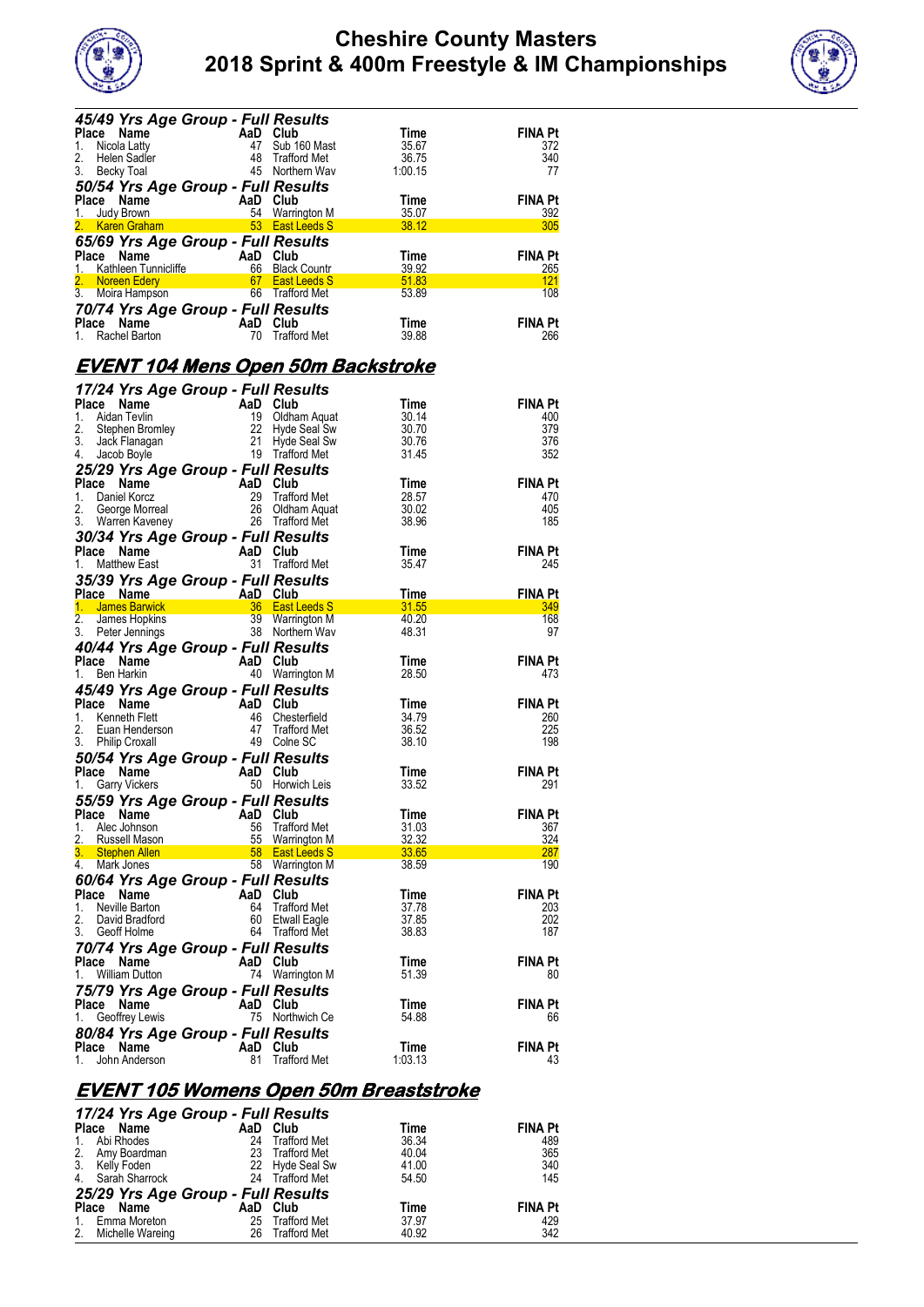



|                                                                                                                                                                                                                                                        | 30/34 Yrs Age Group - Full Results                                                                                                                                                                                                                                                                                      |                                     |                                             |                |
|--------------------------------------------------------------------------------------------------------------------------------------------------------------------------------------------------------------------------------------------------------|-------------------------------------------------------------------------------------------------------------------------------------------------------------------------------------------------------------------------------------------------------------------------------------------------------------------------|-------------------------------------|---------------------------------------------|----------------|
| Place Name                                                                                                                                                                                                                                             | $\begin{array}{cc}\n\bullet & \bullet & \bullet \\ \bullet & \bullet & \bullet \\ \bullet & \bullet & \bullet \\ \bullet & \bullet & \bullet\n\end{array}$<br>$\begin{array}{c}\n\bullet & \bullet & \bullet \\ \bullet & \bullet & \bullet \\ \bullet & \bullet & \bullet \\ \bullet & \bullet & \bullet\n\end{array}$ |                                     | Time                                        | FINA Pt        |
| 1.<br>Holly Glenn<br>2.<br>Emma Carroll                                                                                                                                                                                                                |                                                                                                                                                                                                                                                                                                                         | 34 Trafford Met<br>32 Macclesfield  | 39.07<br>41.73                              | 393<br>323     |
| 45/49 Yrs Age Group - Full Results                                                                                                                                                                                                                     |                                                                                                                                                                                                                                                                                                                         |                                     |                                             |                |
| Place<br>Name                                                                                                                                                                                                                                          |                                                                                                                                                                                                                                                                                                                         |                                     | Time                                        | <b>FINA Pt</b> |
| 1.<br>Andrea Leech                                                                                                                                                                                                                                     | AaD Club<br>45 Trafford Met<br>145 Winsford Swi                                                                                                                                                                                                                                                                         |                                     | 50.16                                       | 186            |
| 2.<br>Lucinda George                                                                                                                                                                                                                                   |                                                                                                                                                                                                                                                                                                                         | 45 Winsford Swi                     | 54.05                                       | 148            |
| 60/64 Yrs Age Group - Full Results                                                                                                                                                                                                                     |                                                                                                                                                                                                                                                                                                                         |                                     |                                             |                |
| <b>Place Name AaD Club</b><br>1. Sally Shields 64 Borough of K<br>2. Judith Zolkiewski 61 Trafford Met                                                                                                                                                 |                                                                                                                                                                                                                                                                                                                         |                                     | Time                                        | <b>FINA Pt</b> |
|                                                                                                                                                                                                                                                        |                                                                                                                                                                                                                                                                                                                         |                                     | 41.26<br>1:12.88                            | 334<br>60      |
|                                                                                                                                                                                                                                                        |                                                                                                                                                                                                                                                                                                                         |                                     |                                             |                |
| 65/69 Yrs Age Group - Full Results                                                                                                                                                                                                                     |                                                                                                                                                                                                                                                                                                                         |                                     | Time                                        | <b>FINA Pt</b> |
| Place Name AaD Club<br>1. Kathleen Tunnicliffe 66 Black Countr                                                                                                                                                                                         |                                                                                                                                                                                                                                                                                                                         |                                     | 47.40                                       | 220            |
|                                                                                                                                                                                                                                                        |                                                                                                                                                                                                                                                                                                                         |                                     |                                             |                |
|                                                                                                                                                                                                                                                        |                                                                                                                                                                                                                                                                                                                         |                                     | <u>EVENT 106 Mens Open 50m Breaststroke</u> |                |
|                                                                                                                                                                                                                                                        |                                                                                                                                                                                                                                                                                                                         |                                     |                                             |                |
| 17/24 Yrs Age Group - Full Results                                                                                                                                                                                                                     |                                                                                                                                                                                                                                                                                                                         |                                     | Time                                        | <b>FINA Pt</b> |
|                                                                                                                                                                                                                                                        |                                                                                                                                                                                                                                                                                                                         |                                     | 30.77                                       | 552            |
|                                                                                                                                                                                                                                                        |                                                                                                                                                                                                                                                                                                                         |                                     | 34.71                                       | 384            |
| Place Name<br>1. Luke Mallia 19 Trafford Met<br>2. Jack Flanagan 21 Hyde Seal Sw<br>3. Jacob Boyle 19 Trafford Met<br>4. Stephen Bromley 22 Hyde Seal Sw                                                                                               |                                                                                                                                                                                                                                                                                                                         |                                     | 35.65                                       | 355            |
|                                                                                                                                                                                                                                                        |                                                                                                                                                                                                                                                                                                                         |                                     | 35.84                                       | 349            |
| 25/29 Yrs Age Group - Full Results<br>Place Name                                                                                                                                                                                                       |                                                                                                                                                                                                                                                                                                                         |                                     | Time                                        | <b>FINA Pt</b> |
| 1.                                                                                                                                                                                                                                                     | <b>Ce Name Community AaD Club</b><br>Matthew Nevin 26 Northern Wav                                                                                                                                                                                                                                                      |                                     | 40.05                                       | 250            |
|                                                                                                                                                                                                                                                        |                                                                                                                                                                                                                                                                                                                         |                                     |                                             |                |
| <b>30/34 Yrs Age Group - Full Results<br/> Place Name<br/> 1. Daniel Burrows<br/> 2. Mark Hooley-Ellis<br/> 3. Matthew East<br/> 3. Matthew East<br/> 3. Matthew East<br/> 3. Trafford Met</b>                                                         |                                                                                                                                                                                                                                                                                                                         |                                     | Time                                        | <b>FINA Pt</b> |
|                                                                                                                                                                                                                                                        |                                                                                                                                                                                                                                                                                                                         |                                     | 33.97                                       | 410            |
|                                                                                                                                                                                                                                                        |                                                                                                                                                                                                                                                                                                                         |                                     | 37.91                                       | 295            |
|                                                                                                                                                                                                                                                        |                                                                                                                                                                                                                                                                                                                         |                                     | 39.62                                       | 258            |
| <b>35/39 Yrs Age Group - Full Results<br/> Place Name AaD Club Time<br/> 1. Chris Knee 39 East Leeds S 32.78<br/> 2. Peter Jennings 38 Northern Way 41.76<br/> 3. Carl Horwood 39 Northern Way 44.68</b>                                               |                                                                                                                                                                                                                                                                                                                         |                                     |                                             | <b>FINA Pt</b> |
|                                                                                                                                                                                                                                                        |                                                                                                                                                                                                                                                                                                                         |                                     |                                             | 457            |
|                                                                                                                                                                                                                                                        |                                                                                                                                                                                                                                                                                                                         |                                     |                                             | 221            |
| 3.<br>Carl Horwood                                                                                                                                                                                                                                     |                                                                                                                                                                                                                                                                                                                         | 39 Northern Wav                     | 44.68                                       | 180            |
|                                                                                                                                                                                                                                                        |                                                                                                                                                                                                                                                                                                                         |                                     |                                             |                |
| 40/44 Yrs Age Group - Full Results                                                                                                                                                                                                                     |                                                                                                                                                                                                                                                                                                                         |                                     |                                             |                |
|                                                                                                                                                                                                                                                        |                                                                                                                                                                                                                                                                                                                         |                                     | Time                                        | <b>FINA Pt</b> |
|                                                                                                                                                                                                                                                        |                                                                                                                                                                                                                                                                                                                         |                                     | 31.41                                       | 519            |
|                                                                                                                                                                                                                                                        |                                                                                                                                                                                                                                                                                                                         |                                     | 33.19<br>42.91                              | 440<br>203     |
|                                                                                                                                                                                                                                                        |                                                                                                                                                                                                                                                                                                                         |                                     | 46.76                                       | 157            |
| Place Name<br>1. Ben Harkin<br>2. Graeme Atherton<br>3. Jan Slovak<br>4. Alex Masidlover<br>4. Alex Masidlover<br>4. Alex Masidlover<br>4. Alex Masidlover<br>4. Alex Masidlover<br>4. Alex Masidlover<br>4. Alex Masidlover<br>4. Alex Masidlover<br> |                                                                                                                                                                                                                                                                                                                         |                                     |                                             |                |
|                                                                                                                                                                                                                                                        |                                                                                                                                                                                                                                                                                                                         |                                     |                                             | <b>FINA Pt</b> |
|                                                                                                                                                                                                                                                        |                                                                                                                                                                                                                                                                                                                         |                                     |                                             | 540            |
|                                                                                                                                                                                                                                                        |                                                                                                                                                                                                                                                                                                                         |                                     |                                             | 500<br>479     |
|                                                                                                                                                                                                                                                        |                                                                                                                                                                                                                                                                                                                         |                                     |                                             | 306            |
|                                                                                                                                                                                                                                                        |                                                                                                                                                                                                                                                                                                                         |                                     |                                             | 306            |
|                                                                                                                                                                                                                                                        |                                                                                                                                                                                                                                                                                                                         |                                     |                                             |                |
| 46.76<br>1. Andrew Cooper<br>2. Paul Clemence<br>3. David Russell<br>4. Kenneth Flett<br>5. Philip Croxall<br>5. Philip Croxall<br>5. Philip Croxal<br>4. September 2011<br>4. September 2011<br>4. September 2011<br>4. September 2011<br>4. Septembe |                                                                                                                                                                                                                                                                                                                         |                                     |                                             | <b>FINA Pt</b> |
| 1.<br>David Holmes<br>2.<br>lan Griffiths                                                                                                                                                                                                              | 50                                                                                                                                                                                                                                                                                                                      | 50 Hyde Seal Sw<br>Trafford Met     | 32.76<br>46.14                              | 457<br>163     |
| Gary Palin                                                                                                                                                                                                                                             |                                                                                                                                                                                                                                                                                                                         | 52 Borough of K                     | DQ                                          |                |
| 55/59 Yrs Age Group - Full Results                                                                                                                                                                                                                     |                                                                                                                                                                                                                                                                                                                         |                                     |                                             |                |
| Place<br>Name                                                                                                                                                                                                                                          | AaD                                                                                                                                                                                                                                                                                                                     | Club                                | Time                                        | FINA Pt        |
| 1. Russell Mason                                                                                                                                                                                                                                       | 55                                                                                                                                                                                                                                                                                                                      | <b>Warrington M</b>                 | 33.19                                       | 440            |
| 2.<br><b>Anthony Pearson</b><br>3. Mark Jones                                                                                                                                                                                                          | 58<br>58                                                                                                                                                                                                                                                                                                                | <b>East Leeds S</b><br>Warrington M | <b>38.01</b><br>41.38                       | 293<br>227     |
| 4. Edwin Lace                                                                                                                                                                                                                                          | 59                                                                                                                                                                                                                                                                                                                      | Northern Wav                        | 42.46                                       | 210            |
| 60/64 Yrs Age Group - Full Results                                                                                                                                                                                                                     |                                                                                                                                                                                                                                                                                                                         |                                     |                                             |                |
| Place Name                                                                                                                                                                                                                                             | AaD Club                                                                                                                                                                                                                                                                                                                |                                     | Time                                        | FINA Pt        |
| 1.<br>David Bradford                                                                                                                                                                                                                                   | 60                                                                                                                                                                                                                                                                                                                      | <b>Etwall Eagle</b>                 | 38.43                                       | 283            |
| 2.<br>lan Foden                                                                                                                                                                                                                                        | 60                                                                                                                                                                                                                                                                                                                      | Hyde Seal Sw                        | 39.12                                       | 268            |
| 70/74 Yrs Age Group - Full Results                                                                                                                                                                                                                     |                                                                                                                                                                                                                                                                                                                         |                                     |                                             |                |
| Place Name<br><b>William Dutton</b><br>1.                                                                                                                                                                                                              | AaD Club                                                                                                                                                                                                                                                                                                                |                                     | Time<br>57.52                               | FINA Pt<br>84  |
|                                                                                                                                                                                                                                                        |                                                                                                                                                                                                                                                                                                                         | 74 Warrington M                     |                                             |                |
| 75/79 Yrs Age Group - Full Results<br>Place<br>Name                                                                                                                                                                                                    | AaD Club                                                                                                                                                                                                                                                                                                                |                                     | Time                                        | FINA Pt        |
| 1.<br>Neil Mackinnon                                                                                                                                                                                                                                   | 77                                                                                                                                                                                                                                                                                                                      | <b>Trafford Met</b>                 | 44.75                                       | 179            |
| 2.<br>Geoffrey Lewis                                                                                                                                                                                                                                   |                                                                                                                                                                                                                                                                                                                         | 75 Northwich Ce                     | 55.52                                       | 94             |
| 80/84 Yrs Age Group - Full Results                                                                                                                                                                                                                     |                                                                                                                                                                                                                                                                                                                         |                                     |                                             |                |
| Place<br>Name<br>John Anderson<br>1.                                                                                                                                                                                                                   | AaD Club<br>81                                                                                                                                                                                                                                                                                                          | <b>Trafford Met</b>                 | Time<br>1:07.14                             | FINA Pt<br>53  |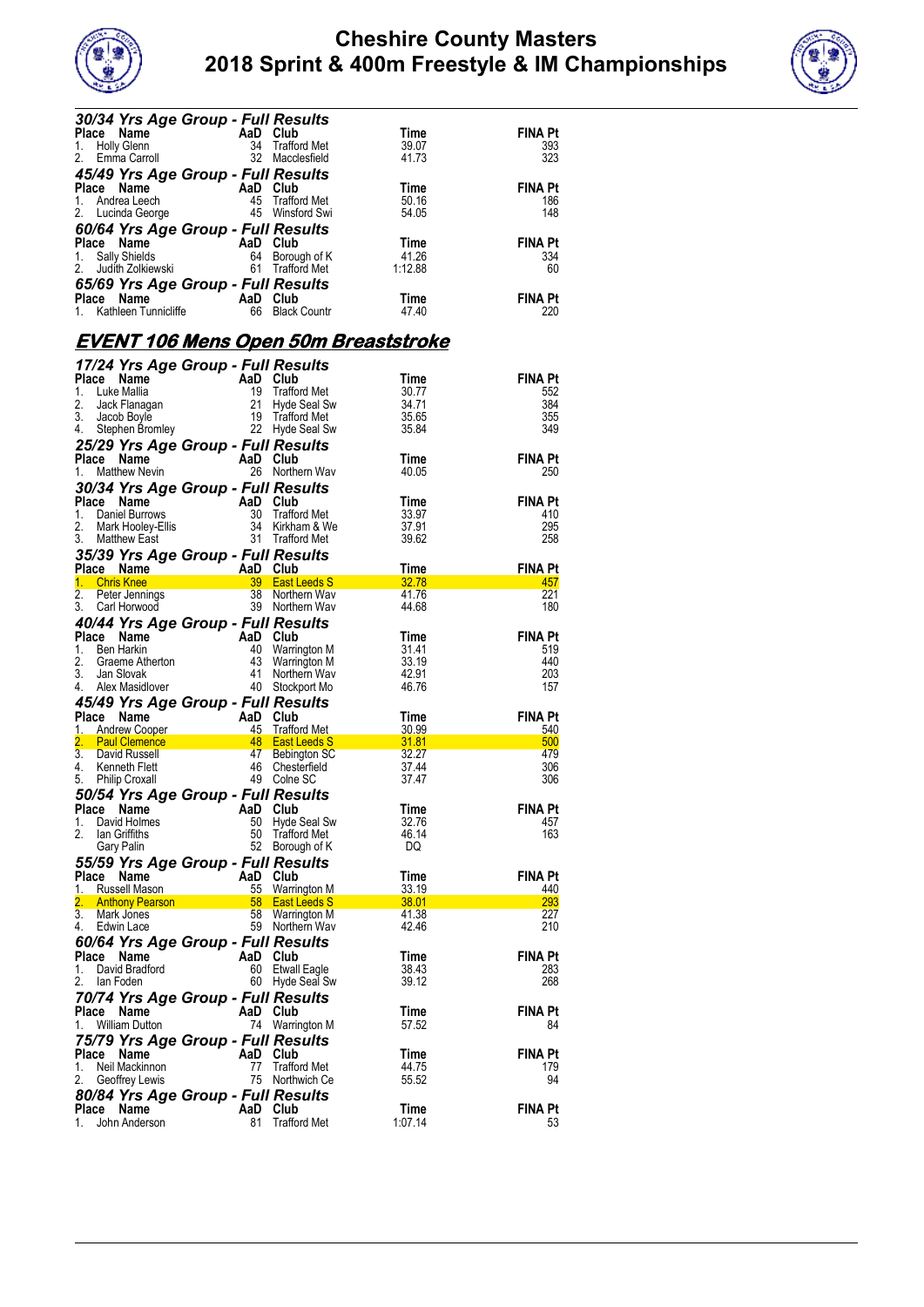



| <u>EVENT 107 Womens Open 400m IM</u>                                                                                                                                      |                             |                                           |                                               |                                                                          |              |                           |              |
|---------------------------------------------------------------------------------------------------------------------------------------------------------------------------|-----------------------------|-------------------------------------------|-----------------------------------------------|--------------------------------------------------------------------------|--------------|---------------------------|--------------|
| <b>WOMENS 25/29 Yrs Age Group - Full Results</b>                                                                                                                          |                             |                                           |                                               |                                                                          |              |                           |              |
|                                                                                                                                                                           |                             |                                           | Time                                          |                                                                          |              |                           |              |
| <b>Place Name Capital Place Name</b><br>1. Louisa Zolkiewski 25 Trafford Met<br>50m 33.72 100m 1:14.31 150m 1:58.35                                                       |                             |                                           |                                               | Time FINA Pt<br>5:41.38 439<br>200m 2:40.51 250m 3:32.46<br>250m 3:32.46 | 300m 4:24.48 | 350m 5:03.06 400m 5:41.38 |              |
| <b>WOMENS 30/34 Yrs Age Group - Full Results</b>                                                                                                                          |                             |                                           |                                               |                                                                          |              |                           |              |
| Place Name<br><b>ce Name</b><br>Sophie Casson<br>33 Camforth &                                                                                                            |                             |                                           | Time<br>DQ                                    | <b>FINA Pt</b>                                                           |              |                           |              |
| <b>WOMENS 40/44 Yrs Age Group - Full Results</b>                                                                                                                          |                             |                                           |                                               |                                                                          |              |                           |              |
|                                                                                                                                                                           |                             |                                           | Time                                          | <b>FINA Pt</b>                                                           |              |                           |              |
| Place Name<br>1. Melanie Sayed 44 City of Live<br>50m 38.49 100m 1:25.03 150m -                                                                                           |                             |                                           | Time<br>6:11.65<br>200m 3:03.84 250m          | 340<br>250m 3:56.04                                                      | 300m 4:48.87 | $350m -$                  | 400m 6:11.65 |
| <b>WOMENS 50/54 Yrs Age Group - Full Results</b>                                                                                                                          |                             |                                           |                                               |                                                                          |              |                           |              |
| <b>Place Name</b><br>1. Judy Brown <b>COVID 1. Startight S4 Warrington M</b>                                                                                              |                             |                                           | <b>Time</b><br>5.46.17                        | <b>FINA Pt</b><br>421                                                    |              |                           |              |
|                                                                                                                                                                           |                             | 50m 36.80 100m 1:19.84 150m 2:01.06       | 200m 2:43.18                                  | 250m 3:34.34                                                             | 300m 4:27.01 | 350m 5:06.93              | 400m 5:46.17 |
| EVENT 108 Mens Open 400m IM                                                                                                                                               |                             |                                           |                                               |                                                                          |              |                           |              |
| MENS 17/24 Yrs Age Group - Full Results                                                                                                                                   |                             |                                           |                                               |                                                                          |              |                           |              |
| Place Name<br>1. Luke Mallia                                                                                                                                              | AaD Club<br>19 Trafford Met |                                           |                                               | <b>FINA Pt</b><br>478                                                    |              |                           |              |
|                                                                                                                                                                           |                             | 50m 30.39    100m 1:06.25    150m 1:48.20 | <b>Time</b><br>5:01.15<br>200m 2:28.70 250m 3 | 250m 3:07.68                                                             | 300m 3:49.20 | 350m 4:25.68              | 400m 5:01.15 |
| <b>MENS 25/29 Yrs Age Group - Full Results</b>                                                                                                                            |                             |                                           |                                               |                                                                          |              |                           |              |
| <b>Place Name</b><br>1. Thomas Stuart <b>Canadia 1. Thomas Stuart</b>                                                                                                     |                             | 26 Trafford Met                           | $Time$<br>$5:12.16$                           | <b>FINA Pt</b><br>429                                                    |              |                           |              |
|                                                                                                                                                                           |                             | 50m 33.29 100m 1:12.15 150m 1:52.73       | 200m 2:32.12                                  | 250m 3:14.05                                                             | 300m 3:57.08 | 350m 4:35.23              | 400m 5:12.16 |
| MENS 30/34 Yrs Age Group - Full Results                                                                                                                                   |                             |                                           |                                               |                                                                          |              |                           |              |
| Place Name AaD Club<br>1. Daniel Burrows 30 Trafford Met<br>50m 34.47 100m 1:19.38 150m 2:10.20                                                                           |                             |                                           | <b>Time</b><br>$6:12.22$                      | <b>FINA Pt</b><br>253                                                    |              |                           |              |
|                                                                                                                                                                           |                             |                                           | $200m$ 2:59.02                                | 250m 3:50.66                                                             | 300m 4:45.01 | 350m -                    | 400m 6:12.22 |
| MENS 40/44 Yrs Age Group - Full Results                                                                                                                                   |                             |                                           |                                               |                                                                          |              |                           |              |
|                                                                                                                                                                           |                             |                                           | Time<br>5:06.90                               | <b>FINA Pt</b><br>451                                                    |              |                           |              |
|                                                                                                                                                                           |                             |                                           | $200m$ 2:26.69                                | 250m 3:10.91                                                             | 300m 3:55.54 | 350m 4:32.12              | 400m 5:06.90 |
| Place Name AaD Club<br>1. Richard Symons 44 Trafford Met<br>50m 30.83 100m 1:07.22 150m 1:47.55<br>2. Philip Woods 40 Warrington M<br>50m 32.12 100m 1:10.06 150m 1:53.98 |                             |                                           | 5:13.61<br>200m 2:35.45                       | 423<br>250m 3:18.39                                                      | 300m 4:02.10 | 350m 4:38.57              | 400m 5:13.61 |
| <b>MENS 45/49 Yrs Age Group - Full Results</b>                                                                                                                            |                             |                                           |                                               |                                                                          |              |                           |              |
| Place Name<br>1. David Russell                                                                                                                                            | AaD Club<br>47 Bebing       | 47 Bebington SC                           | $Time$<br>$5:24.49$                           | <b>FINA Pt</b><br>382                                                    |              |                           |              |
|                                                                                                                                                                           |                             | 50m 31.76  100m 1:09.92  150m 1:55.74     | 200m 2:39.39                                  | 250m 3:22.84                                                             | 300m 4:08.95 | 350m 4:47.12              | 400m 5:24.49 |
| MENS 55/59 Yrs Age Group - Full Results                                                                                                                                   |                             |                                           |                                               |                                                                          |              |                           |              |
| <b>Place Name</b><br>1. Mark Jones<br>50m 39.84 100m 1:26.16                                                                                                              |                             | 58 Warrington M                           | <b>Time</b><br>6:01.47<br>200m 3:02.81 250m   | <b>FINA Pt</b><br>276                                                    |              |                           |              |
|                                                                                                                                                                           |                             | 150m 2:15.67                              |                                               | 250m 3:52.75                                                             | 300m 4:43.66 | 350m 5:23.24              | 400m 6:01.47 |
| <u>EVENT 109 Womens Open 100m IM</u>                                                                                                                                      |                             |                                           |                                               |                                                                          |              |                           |              |
| 17/24 Yrs Age Group - Full Results                                                                                                                                        |                             |                                           |                                               |                                                                          |              |                           |              |
| <b>Place Name Cannon Club</b><br>1. Abi Rhodes Cannon 24 Traffor                                                                                                          |                             |                                           | Time                                          | <b>FINA Pt</b>                                                           |              | 50                        |              |
| 1. Abi Rhodes                                                                                                                                                             |                             | 24 Trafford Met                           | 1:11.96                                       | 488                                                                      |              | 32.72                     |              |
| 25/29 Yrs Age Group - Full Results<br>Place Name                                                                                                                          | AaD Club                    |                                           | Time                                          | FINA Pt                                                                  |              | 50                        |              |
| 1. Emma Moreton                                                                                                                                                           |                             | 25 Trafford Met                           | 1:16.94                                       | 399                                                                      |              | 35.45                     |              |
| 30/34 Yrs Age Group - Full Results                                                                                                                                        |                             |                                           |                                               |                                                                          |              |                           |              |
| Place Name<br>1. Holly Glenn                                                                                                                                              | AaD Club                    | 34 Trafford Met                           | Time<br>1:18.23                               | FINA Pt<br>380                                                           |              | 50<br>37.06               |              |
| 35/39 Yrs Age Group - Full Results                                                                                                                                        |                             |                                           |                                               |                                                                          |              |                           |              |
| Place Name                                                                                                                                                                | AaD Club                    |                                           | Time                                          | <b>FINA Pt</b>                                                           |              | 50                        |              |
| 1. Fiona Sadler<br>2. Marie Coquet                                                                                                                                        |                             | 36 MacclesfldM<br>39 Northern Wav         | 1:19.29<br>1:47.44                            | 365<br>146                                                               |              | 52.25                     |              |
| 40/44 Yrs Age Group - Full Results                                                                                                                                        |                             |                                           |                                               |                                                                          |              |                           |              |
| Place Name                                                                                                                                                                | AaD Club                    |                                           | Time                                          | <b>FINA Pt</b>                                                           |              | 50                        |              |
| 1. Jennifer Moore                                                                                                                                                         |                             | 42 Trafford Met                           | 1:41.55                                       | 173                                                                      |              | 47.69                     |              |
| 45/49 Yrs Age Group - Full Results<br>Place Name                                                                                                                          | AaD Club                    |                                           | Time                                          | <b>FINA Pt</b>                                                           |              | 50                        |              |
| 1. Nicola Latty                                                                                                                                                           |                             | 47 Sub 160 Mast                           | 1:14.89                                       | 433                                                                      |              | 34.99                     |              |
| 2. Lucinda George                                                                                                                                                         |                             | 45 Winsford Swi                           | 1:51.68                                       | 130                                                                      |              | 50.63                     |              |

*50/54 Yrs Age Group - Full Results* **Place Name AaD Club Time FINA Pt 50** 1. Karen Graham 53 East Leeds S 1:17.40 392 36.76 *55/59 Yrs Age Group - Full Results* **Place Name AaD Club Time FINA Pt 50** 1. Janet Briggs 59 Etwall Eagle 1:49.03 140 54.72 *60/64 Yrs Age Group - Full Results* **Place Name AaD Club Time FINA Pt 50** 1. Sally Shields 64 Borough of K 1:30.17 248 43.35 2. Judith Zolkiewski 61 Trafford Met 2:36.09 47 1:19.53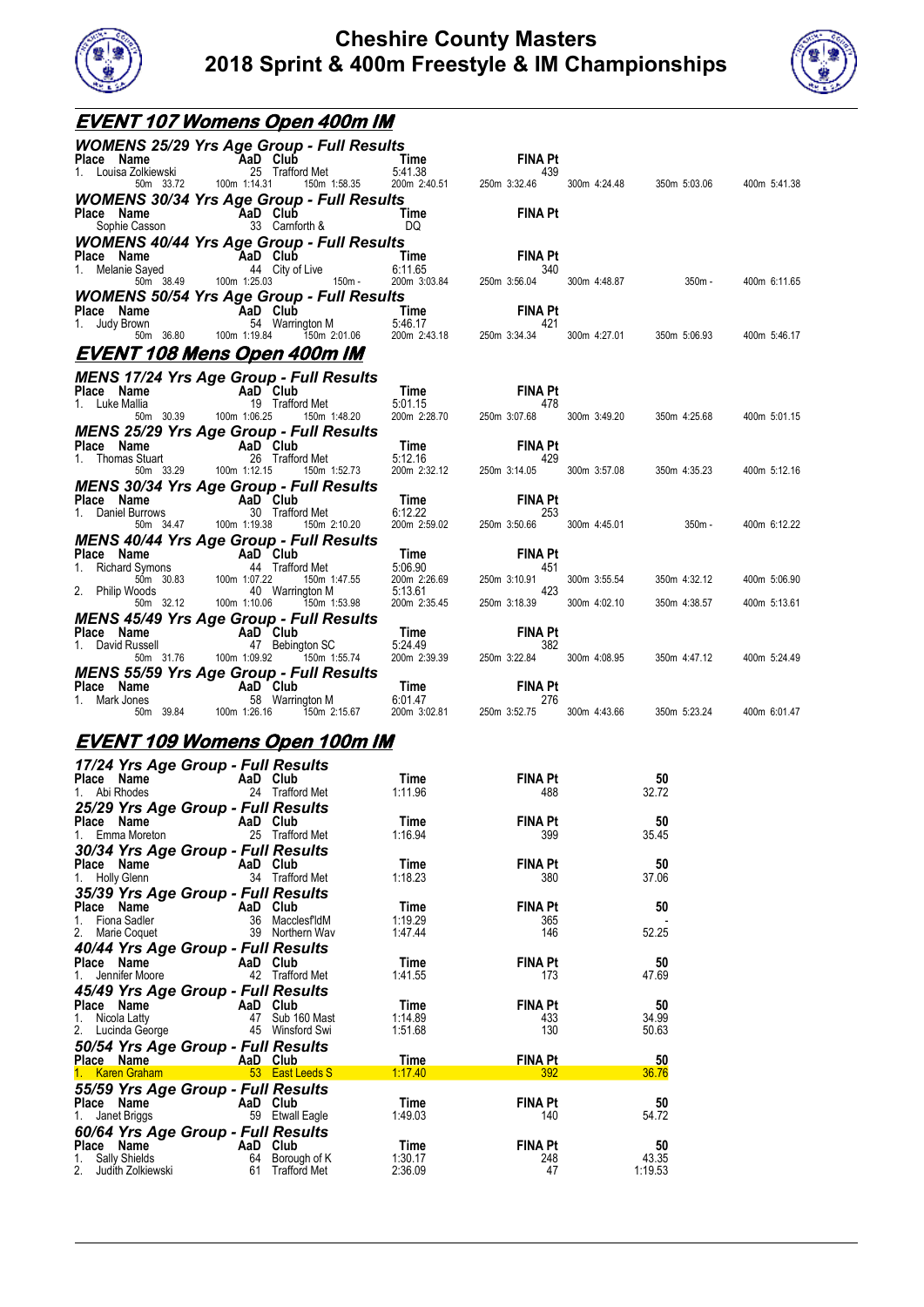



# **EVENT 110 Mens Open 100m IM**

| 17/24 Yrs Age Group - Full Results          |                           |                        |             |
|---------------------------------------------|---------------------------|------------------------|-------------|
| Place<br>Name                               | AaD Club                  | <b>FINA Pt</b><br>Time | 50          |
| 1.<br>Luke Mallia                           | 19<br>Trafford Met        | 1:02.37<br>524         | 30.02       |
| 2.<br>Jacob Boyle                           | 19<br>Trafford Met        | 416<br>1:07.36         | 31.27       |
| 3.<br>Charley Booth                         | 21<br>Hyde Seal Sw        | 285<br>1:16.41         | 34.74       |
| 25/29 Yrs Age Group - Full Results          |                           |                        |             |
| Place<br>Name                               | AaD<br>Club               | <b>FINA Pt</b><br>Time | 50          |
| 1.<br>George Morreal                        | 26<br>Oldham Aquat        | 1:08.67<br>393         | 30.00       |
| 2.<br>Thomas Stuart                         | 26<br>Trafford Met        | 388<br>1:08.91         | 32.47       |
| 3.<br>Andrew Walton                         | 27<br>Trafford Met        | 1:10.90<br>357         | 32.80       |
| <b>Matthew Nevin</b><br>4.                  | 26 Northern Wav           | 248<br>1:20.04         | 36.30       |
| 35/39 Yrs Age Group - Full Results          |                           |                        |             |
| Place Name                                  | AaD Club                  | <b>FINA Pt</b><br>Time | 50          |
| 1.<br>Paul Barnard                          | 37<br><b>Trafford Met</b> | 1:01.12<br>557         | 27.91       |
| 2.<br>Carl Horwood                          | 39<br>Northern Wav        | 1:43.95<br>113         | 47.86       |
| James Hopkins                               | 39 Warrington M           | <b>DNF</b>             |             |
| 40/44 Yrs Age Group - Full Results          |                           |                        |             |
| Place<br>Name                               | AaD Club                  | <b>FINA Pt</b><br>Time | 50          |
| Ben Harkin<br>1.                            | 40<br>Warrington M        | 1:02.32<br>525         | 28.53       |
| 2.<br>Adam Parkinson                        | 42 Winsford Swi           | 273<br>1:17.46         | 38.06       |
| 45/49 Yrs Age Group - Full Results          |                           |                        |             |
| Place Name                                  | AaD Club                  | <b>FINA Pt</b><br>Time | 50          |
| 1.<br>Andrew Cooper                         | 45<br>Trafford Met        | 1:05.58<br>451         | 31.19       |
| 2.<br>Euan Henderson                        | 47<br>Trafford Met        | 282<br>1:16.67         | 35.90       |
| 3.<br><b>Philip Croxall</b>                 | 49<br>Colne SC            | 272<br>1:17.55         | 37.64       |
| 4.<br>Michael Boyle                         | 49 Trafford Met           | 194<br>1:26.80         | 39.50       |
| 50/54 Yrs Age Group - Full Results          |                           |                        |             |
| Place<br>Name                               | AaD Club                  | <b>FINA Pt</b><br>Time | 50          |
| <b>Garry Vickers</b><br>1.                  | 50 Horwich Leis           | 1:09.52<br>378         | 32.79       |
| 2.<br>David Holmes                          | 50 Hyde Seal Sw           | 378<br>1:09.55         | 33.08       |
| 55/59 Yrs Age Group - Full Results          |                           |                        |             |
| Place<br>Name                               | AaD<br>Club               | <b>FINA Pt</b><br>Time | 50          |
| Mark Jones<br>1.                            | 58 Warrington M           | 1:19.59<br>252         | 38.87       |
| <b>Chris Brown</b>                          | 56 East Leeds S           | 1:36.49<br>141         | 43.32       |
| 60/64 Yrs Age Group - Full Results          |                           |                        |             |
| Place Name                                  | AaD Club                  | <b>FINA Pt</b><br>Time | 50          |
| Neville Barton<br>1.                        | 64<br><b>Trafford Met</b> | 1:16.10<br>288         | 36.74       |
| 2.<br>David Bradford                        | 60 Etwall Eagle           | 263<br>1:18.49         | 36.35       |
| 3.<br>lan Foden                             | 60 Hyde Seal Sw           | 1:19.40<br>254         | 37.77       |
| 70/74 Yrs Age Group - Full Results          |                           |                        |             |
| Place<br>Name                               | AaD Club                  | <b>FINA Pt</b><br>Time | 50          |
| <b>William Dutton</b><br>1.                 | 74 Warrington M           | 2:03.79<br>67          | 52.29       |
|                                             |                           |                        |             |
| 75/79 Yrs Age Group - Full Results<br>Place | AaD Club                  | <b>FINA Pt</b>         |             |
| Name<br>Geoffrey Lewis<br>1.                | 75<br>Northwich Ce        | Time<br>1:57.69<br>78  | 50<br>55.63 |
|                                             |                           |                        |             |

#### **EVENT 111 Womens Open 50m Butterfly**

| 17/24 Yrs Age Group - Full Results                                                                                  |                           |       |                |
|---------------------------------------------------------------------------------------------------------------------|---------------------------|-------|----------------|
| <b>Ce Name</b><br>Abi Rhodes<br><i>Lell</i> Le Traffor<br>Place Name                                                |                           | Time  | <b>FINA Pt</b> |
| 1.                                                                                                                  | 24 Trafford Met           | 31.60 | 459            |
| 2.<br>Kelly Foden                                                                                                   | 22 Hyde Seal Sw           | 35.59 | 321            |
| 25/29 Yrs Age Group - Full Results                                                                                  |                           |       |                |
| ce Name<br>Louise Richards<br>Michelle Messing<br>Place                                                             |                           | Time  | <b>FINA Pt</b> |
| 1.                                                                                                                  | Trafford Met              | 31.11 | 481            |
| 2. Michelle Wareing 26 Trafford Met<br>3. Georgina Gardner-Stock 25 Nantwich Sea                                    |                           | 33.66 | 379            |
|                                                                                                                     |                           | 33.97 | 369            |
| 30/34 Yrs Age Group - Full Results                                                                                  |                           |       |                |
|                                                                                                                     |                           | Time  | <b>FINA Pt</b> |
|                                                                                                                     | 32 Macclesfield           | 37.64 | 271            |
| 35/39 Yrs Age Group - Full Results                                                                                  |                           |       |                |
| Place Name                                                                                                          | <b>Example 2 AaD</b> Club | Time  | <b>FINA Pt</b> |
|                                                                                                                     |                           | 30.60 | 505            |
|                                                                                                                     |                           | 35.00 | 337            |
| 40/44 Yrs Age Group - Full Results                                                                                  |                           |       |                |
| Place Name AaD Club                                                                                                 |                           | Time  | <b>FINA Pt</b> |
| Christine Johnson<br>1.                                                                                             | 44<br>Camforth &          | 33.08 | 400            |
| 2.<br>Melanie Sayed                                                                                                 | 44 City of Live           | 36.66 | 294            |
| 50/54 Yrs Age Group - Full Results                                                                                  |                           |       |                |
| Place Name                                                                                                          | AaD Club                  | Time  | <b>FINA Pt</b> |
| Judy Brown and the state of the state of the state of the state of the state of the state of the state of the<br>1. | 54 Warrington M           | 34.44 | 354            |
| 60/64 Yrs Age Group - Full Results                                                                                  |                           |       |                |
| Place Name AaD Club                                                                                                 |                           | Time  | FINA Pt        |
| Sally Shields<br>1.                                                                                                 | 64<br>Borough of K        | 40.72 | 214            |
|                                                                                                                     |                           |       |                |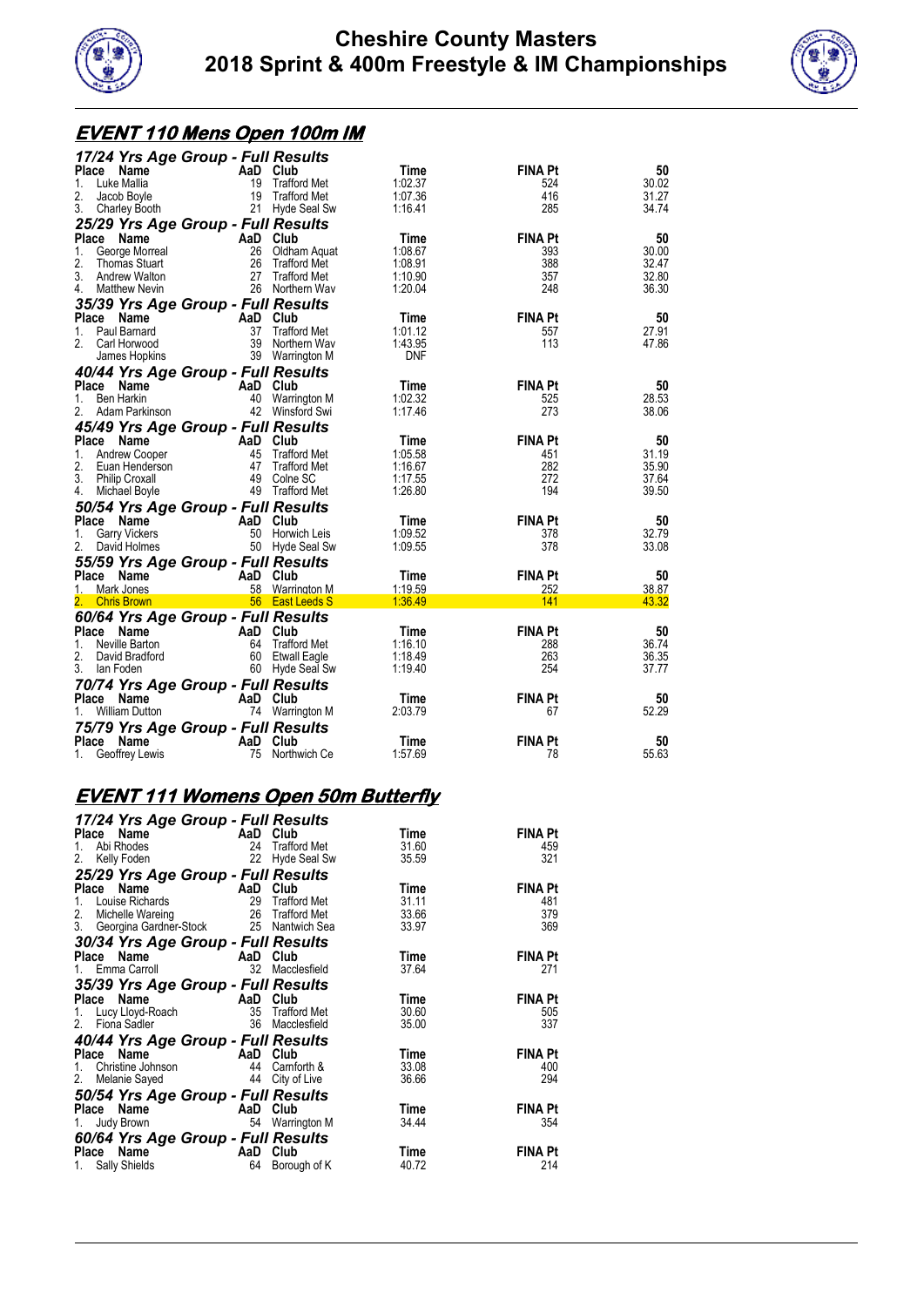



#### **EVENT 112 Mens Open 50m Butterfly**

|                                                                     | 17/24 Yrs Age Group - Full Results |                                     |                |                       |
|---------------------------------------------------------------------|------------------------------------|-------------------------------------|----------------|-----------------------|
| Place<br>Name                                                       | AaD                                | Club                                | Time           | FINA Pt               |
| 1.<br>Jack Flanagan                                                 | 21                                 | Hyde Seal Sw                        | 27.78          | 483                   |
| 2.<br>Aidan Tevlin                                                  | 19                                 | Oldham Aquat                        | 28.51          | 447                   |
| 3.<br>Luke Mallia<br>4.                                             | 19<br>19                           | <b>Trafford Met</b>                 | 29.26          | 413                   |
| Jacob Boyle<br>5.<br><b>Charley Booth</b>                           | 21                                 | <b>Trafford Met</b><br>Hyde Seal Sw | 31.94<br>37.38 | 317<br>198            |
|                                                                     |                                    |                                     |                |                       |
| 25/29 Yrs Age Group - Full Results<br>Place<br>Name                 | AaD                                | Club                                | Time           | <b>FINA Pt</b>        |
| 1.<br>Daniel Korcz                                                  | 29                                 | <b>Trafford Met</b>                 | 27.08          | 521                   |
| 2.<br>Sam Milne                                                     | 25                                 | <b>Trafford Met</b>                 | 27.94          | 474                   |
| 3.<br>Andrew Walton                                                 | 27                                 | <b>Trafford Met</b>                 | 30.46          | 366                   |
| 4.<br>Richard Atkinson                                              | 29                                 | Warrington M                        | 31.37          | 335                   |
| 5.<br><b>Matthew Nevin</b>                                          | 26                                 | Northern Wav                        | 36.67          | 210                   |
| 6.<br>Warren Kaveney                                                | 26                                 | <b>Trafford Met</b>                 | 36.84          | 207                   |
| 30/34 Yrs Age Group - Full Results                                  |                                    |                                     |                |                       |
| Place<br>Name                                                       | AaD                                | Club                                | Time           | <b>FINA Pt</b>        |
| 1.<br>Daniel Burrows                                                | 30                                 | <b>Trafford Met</b>                 | 29.43          | 406                   |
| 2.<br><b>Matthew East</b><br>3.                                     | 31<br>34                           | <b>Trafford Met</b>                 | 32.34<br>32.67 | 306<br>297            |
| Mark Hooley-Ellis                                                   |                                    | Kirkham & We                        |                |                       |
| 35/39 Yrs Age Group - Full Results                                  | AaD Club                           |                                     |                | <b>FINA Pt</b>        |
| Place Name<br>e Name Alexandria<br><mark>James Barwick</mark><br>1. |                                    | 36 East Leeds S                     | Time<br>28.35  | 454                   |
|                                                                     |                                    |                                     |                |                       |
| 40/44 Yrs Age Group - Full Results<br>Place<br>Name                 | AaD                                | Club                                | Time           | <b>FINA Pt</b>        |
| 1.<br>Graeme Atherton                                               | 43                                 | Warrington M                        | 27.85          | 479                   |
| 2.<br>Ben Harkin                                                    | 40                                 | Warrington M                        | 28.22          | 460                   |
| 3.<br><b>Richard Symons</b>                                         | 44                                 | <b>Trafford Met</b>                 | 28.90          | 429                   |
| 4.<br>Chris Rolle                                                   | 44                                 | Horwich Leis                        | 34.56          | 250                   |
| 5.<br>Jan Slovak                                                    | 41                                 | Northern Wav                        | 40.23          | 159                   |
| 45/49 Yrs Age Group - Full Results                                  |                                    |                                     |                |                       |
| Place<br>Name                                                       | AaD                                | Club                                | Time           | <b>FINA Pt</b>        |
| 1.<br>David Russell                                                 | 47                                 | Bebington SC                        | 28.32          | 456                   |
| 2.<br>Kenneth Flett                                                 |                                    |                                     |                |                       |
|                                                                     | 46                                 | Chesterfield                        | 31.24          | 339                   |
| 3.<br><b>Philip Croxall</b>                                         | 49                                 | Colne SC                            | 33.81          | 268                   |
| 4.<br>Alan Weddell<br>5.                                            | 46                                 | Ashington SC                        | 34.99          | 241<br>157            |
| Clive Smith                                                         | 49                                 | <b>Etwall Eagle</b>                 | 40.35          |                       |
| 50/54 Yrs Age Group - Full Results                                  |                                    |                                     |                |                       |
| Place<br>Name<br>1.                                                 | AaD<br>51                          | Club<br>Preston SC                  | Time<br>31.44  | <b>FINA Pt</b><br>333 |
| Alex Metcalfe<br>2.<br>Martin Goff                                  | 50                                 | <b>Romiley Mari</b>                 | 32.57          | 299                   |
| 3.<br>lan Griffiths                                                 | 50                                 | <b>Trafford Met</b>                 | 41.31          | 146                   |
|                                                                     |                                    |                                     |                |                       |
| 55/59 Yrs Age Group - Full Results<br>Place Name                    | AaD                                | Club                                | Time           | <b>FINA Pt</b>        |
| David Emerson<br>1.                                                 | 56                                 | <b>East Leeds S</b>                 | 27.69          | 487                   |
| 2.<br>Alec Johnson                                                  | 56                                 | <b>Trafford Met</b>                 | 28.56          | 444                   |
| 3.<br>Russell Mason                                                 | 55                                 | Warrington M                        | 29.99          | 384                   |
| 4.<br>Mark Jones                                                    | 58                                 | Warrington M                        | 37.71          | 193                   |
| 60/64 Yrs Age Group - Full Results                                  |                                    |                                     |                |                       |
| Place<br>Name                                                       | AaD                                | Club                                | Time           | <b>FINA Pt</b>        |
| 1.<br>David Bradford                                                | 60                                 | Etwall Eagle                        | 33.53          | 274                   |
| 2.<br>Gerry Kelleher<br>3.<br>Geoff Holme                           | 60<br>64                           | Warrington M<br><b>Trafford Met</b> | 35.43<br>35.69 | 232<br>227            |
| 4.<br>lan Foden                                                     |                                    | 60 Hyde Seal Sw                     | 37.90          | 190                   |
|                                                                     |                                    |                                     |                |                       |
| 70/74 Yrs Age Group - Full Results<br>Place<br>Name                 | AaD                                | Club                                | Time           | FINA Pt               |
| William Dutton<br>1.                                                | 74                                 | Warrington M                        | 54.25          | 64                    |
|                                                                     |                                    |                                     |                |                       |
| 75/79 Yrs Age Group - Full Results<br>Place<br>Name                 | AaD                                | Club                                | Time           | <b>FINA Pt</b>        |
| 1.<br>Neil Mackinnon                                                | 77                                 | <b>Trafford Met</b>                 | 38.43          | 182                   |

### **EVENT 113 Womens Open 50m Freestyle**

| 17/24 Yrs Age Group - Full Results<br>Place<br>Name<br>Abi Rhodes<br>1.<br>Amy Boardman | AaD<br>24<br>23 | Club<br><b>Trafford Met</b><br><b>Trafford Met</b> | Time<br>29.78<br>32.61 | <b>FINA Pt</b><br>475<br>361 |
|-----------------------------------------------------------------------------------------|-----------------|----------------------------------------------------|------------------------|------------------------------|
| $\frac{2}{3}$ .<br>Kelly Foden<br>$\ddot{4}$ .<br>Sarah Sharrock                        | 22              | Hyde Seal Sw<br>24 Trafford Met                    | 34.54<br>39.72         | 304<br>200                   |
| 25/29 Yrs Age Group - Full Results                                                      |                 |                                                    |                        |                              |
| Place Name                                                                              | AaD             | Club                                               | <b>Time</b>            | <b>FINA Pt</b>               |
| Louise Richards<br>$\mathbf{1}$ .                                                       | 29              | <b>Trafford Met</b>                                | 29.31                  | 498                          |
| 2.<br>Emma Moreton                                                                      | 25              | <b>Trafford Met</b>                                | 30.36                  | 448                          |
| 3.<br>Michelle Wareing                                                                  | -26             | <b>Trafford Met</b>                                | 30.66                  | 435                          |
| 30/34 Yrs Age Group - Full Results                                                      |                 |                                                    |                        |                              |
| <b>Place</b><br>Name                                                                    | AaD             | Club                                               | Time                   | <b>FINA Pt</b>               |
| Sophie Casson<br>1.                                                                     | 33              | Carnforth &                                        | 27.32                  | 615                          |
| Holly Glenn<br>$\frac{2}{3}$                                                            | 34              | <b>Trafford Met</b>                                | 32.55                  | 363                          |
| <b>Harriet Baker</b>                                                                    | 30              | <b>Trafford Met</b>                                | 32.95                  | 350                          |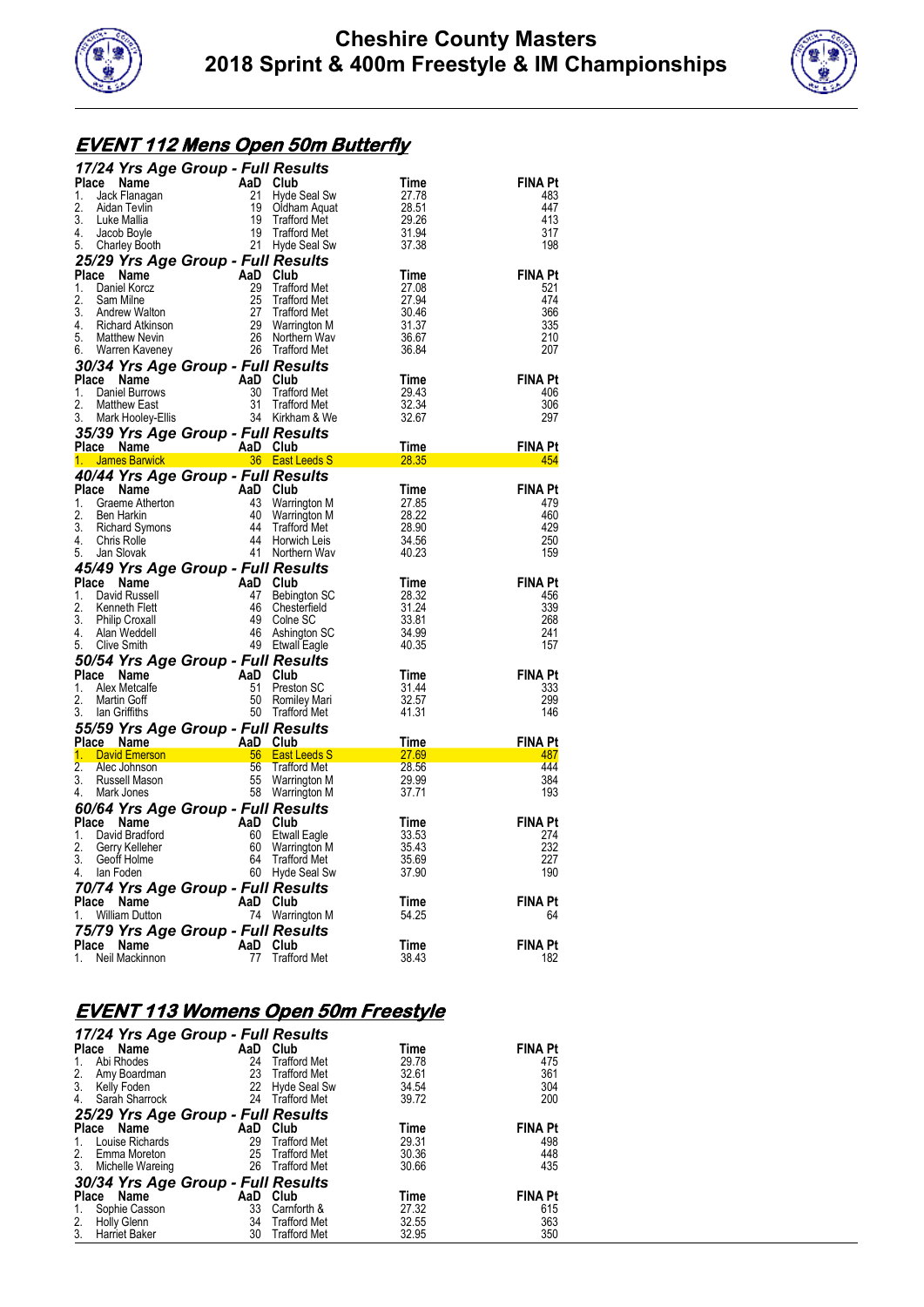



| 35/39 Yrs Age Group - Full Results                                                                        |    |                                                                                      |       |                |
|-----------------------------------------------------------------------------------------------------------|----|--------------------------------------------------------------------------------------|-------|----------------|
| Ce Name<br>Fiona Sadler <b>AaD Club</b><br>Hannah Atkin 1988 Maccle<br>Place Name                         |    |                                                                                      | Time  | <b>FINA Pt</b> |
| 1.                                                                                                        |    | Macclesfield                                                                         | 31.49 | 401            |
| 2.<br>Hannah Atkin                                                                                        | 39 | Macclesfield                                                                         | 31.54 | 400            |
| 40/44 Yrs Age Group - Full Results                                                                        |    |                                                                                      |       |                |
| <b>Ce Name AaD Club</b><br>Christine Johnson 44 Camforth &<br>Melanie Sayed 44 City of Live<br>Place Name |    |                                                                                      | Time  | <b>FINA Pt</b> |
| 1.                                                                                                        |    |                                                                                      | 30.52 | 441            |
| 2.                                                                                                        |    |                                                                                      | 32.64 | 360            |
| 3 <sub>1</sub><br>Jennifer Moore 42 Trafford Met                                                          |    |                                                                                      | 37.33 | 241            |
| 45/49 Yrs Age Group - Full Results                                                                        |    |                                                                                      |       |                |
| Place Name                                                                                                |    | And Club<br>48 Trafford Met<br>47 Sub 160 Mast<br>45 Trafford Met<br>45 Northern Way | Time  | <b>FINA Pt</b> |
| Helen Sadler<br>1.                                                                                        |    |                                                                                      | 29.39 | 494            |
| 2. Nicola Latty                                                                                           |    |                                                                                      | 30.43 | 445            |
| 2. Nicola Latty<br>3. Andrea Leech<br>4. Resky Teal                                                       |    |                                                                                      | 36.61 | 255            |
| 4.<br>Becky Toal                                                                                          |    |                                                                                      | 44.49 | 142            |
| 50/54 Yrs Age Group - Full Results                                                                        |    |                                                                                      |       |                |
| <b>AaD</b><br>Place Name                                                                                  |    | Club                                                                                 | Time  | <b>FINA Pt</b> |
| Judy Brown<br>1.                                                                                          |    | 54 Warrington M                                                                      | 30.89 | 425            |
| 55/59 Yrs Age Group - Full Results                                                                        |    |                                                                                      |       |                |
| Place Name AaD Club                                                                                       |    |                                                                                      | Time  | <b>FINA Pt</b> |
| Janet Briggs<br>1.                                                                                        | 59 | <b>Etwall Eagle</b>                                                                  | 38.96 | 212            |
| 60/64 Yrs Age Group - Full Results                                                                        |    |                                                                                      |       |                |
| Place Name                                                                                                |    |                                                                                      | Time  | <b>FINA Pt</b> |
| Ce Name<br>Sally Shields 64 Borous<br>1.                                                                  |    | Borough of K                                                                         | 36.56 | 256            |
| 65/69 Yrs Age Group - Full Results                                                                        |    |                                                                                      |       |                |
| Place Name                                                                                                |    | Club                                                                                 | Time  | <b>FINA Pt</b> |
| $\begin{array}{cc}\n\cdot & AaD \\ \hline\n66\n\end{array}$<br>Moira Hampson<br>1.                        |    | 66 Trafford Met                                                                      | 44.67 | 140            |
| 70/74 Yrs Age Group - Full Results                                                                        |    |                                                                                      |       |                |
| AaD Club<br>Place Name                                                                                    |    |                                                                                      | Time  | FINA Pt        |
| Rachel Barton<br>1.                                                                                       |    | 70 Trafford Met                                                                      | 34.34 | 309            |

## **EVENT 114 Mens Open 50m Freestyle**

|                  |                                          | 17/24 Yrs Age Group - Full Results |                                            |                |                       |
|------------------|------------------------------------------|------------------------------------|--------------------------------------------|----------------|-----------------------|
| <b>Place</b>     | Name                                     | AaD                                | Club                                       | Time           | FINA Pt               |
| 1.               | Jack Flanagan                            | 21                                 | Hyde Seal Sw                               | 25.59          | 496                   |
| 2.               | Stephen Bromley                          | 22                                 | Hyde Seal Sw                               | 26.65          | 439                   |
|                  |                                          | 25/29 Yrs Age Group - Full Results |                                            |                |                       |
| Place            | Name                                     | AaD                                | Club                                       | Time           | <b>FINA Pt</b>        |
| 1.<br>2.         | Sam Milne                                | 25<br>29                           | <b>Trafford Met</b>                        | 25.88<br>28.36 | 479<br>364            |
| 3.               | <b>Richard Atkinson</b><br>Andrew Walton | 27                                 | Warrington M<br><b>Trafford Met</b>        | 28.44          | 361                   |
| 4.               | Warren Kaveney                           | 26                                 | <b>Trafford Met</b>                        | 31.46          | 267                   |
| 5.               | <b>Matthew Nevin</b>                     | 26                                 | Northern Wav                               | 32.27          | 247                   |
|                  |                                          | 30/34 Yrs Age Group - Full Results |                                            |                |                       |
|                  | Place Name                               | AaD                                | Club                                       | Time           | <b>FINA Pt</b>        |
| 1.               | Craig Ward                               | 33                                 | <b>Trafford Met</b>                        | 24.15          | 590                   |
| 2.               | Matthew East                             | 31                                 | <b>Trafford Met</b>                        | 27.69          | 391                   |
| 3.               | Daniel Burrows                           | 30                                 | <b>Trafford Met</b>                        | 28.19          | 371                   |
| 4.               | Mark Hooley-Ellis                        | 34                                 | Kirkham & We                               | 29.25          | 332                   |
| 5.               | Michael Evans                            | 34                                 | Northern Wav                               | 33.24          | 226                   |
|                  |                                          | 35/39 Yrs Age Group - Full Results |                                            |                |                       |
| 1.               | Place Name<br><b>James Barwick</b>       | AaD<br>36                          | Club<br><b>East Leeds S</b>                | Time<br>26.28  | <b>FINA Pt</b><br>458 |
| $\overline{2}$ . | James Hopkins                            | 39                                 | Warrington M                               | 31.86          | 257                   |
|                  |                                          | 40/44 Yrs Age Group - Full Results |                                            |                |                       |
| Place            | Name                                     | AaD                                | Club                                       | Time           | <b>FINA Pt</b>        |
| 1.               | Ben Harkin                               | 40                                 | Warrington M                               | 25.54          | 499                   |
| 2.               | <b>Richard Symons</b>                    | 44                                 | <b>Trafford Met</b>                        | 27.50          | 399                   |
| 3.               | Adam Parkinson                           | 42                                 | Winsford Swi                               | 29.54          | 322                   |
| 4.               | Michael Braun                            | 44                                 | <b>Trafford Met</b>                        | 39.06          | 139                   |
| 5.               | Alex Masidlover                          | 40                                 | Stockport Mo                               | 39.67          | 133                   |
| 6.               | Phil Facey                               |                                    |                                            |                |                       |
|                  |                                          | 41                                 | Northern Wav                               | 40.02          | 129                   |
|                  |                                          | 45/49 Yrs Age Group - Full Results |                                            |                |                       |
| <b>Place</b>     | Name                                     | AaD                                | Club                                       | Time           | <b>FINA Pt</b>        |
| 1.               | <b>Andrew Cooper</b>                     | 45                                 | <b>Trafford Met</b>                        | 26.15          | 465                   |
| 2.               | Kenneth Flett                            | 46                                 | Chesterfield                               | 28.30          | 366                   |
| 3.               | <b>Philip Croxall</b>                    | 49                                 | Colne SC                                   | 29.40          | 327<br>309            |
| 4.<br>5.         | Euan Henderson<br>Michael Boyle          | 47<br>49                           | <b>Trafford Met</b><br><b>Trafford Met</b> | 29.96<br>30.17 | 302                   |
| 6.               | Alan Weddell                             | 46                                 | Ashington SC                               | 31.26          | 272                   |
| 7.               | <b>Clive Smith</b>                       |                                    | 49 Etwall Eagle                            | 33.27          | 225                   |
|                  |                                          | 50/54 Yrs Age Group - Full Results |                                            |                |                       |
| Place            | Name                                     | AaD                                | Club                                       | Time           | <b>FINA Pt</b>        |
| 1.               | David Holmes                             | 50                                 | Hyde Seal Sw                               | 27.07          | 419                   |
| 2.               | Alex Metcalfe                            | 51                                 | Preston SC                                 | 28.57          | 356                   |
| 3.               | Martin Goff                              | 50                                 | Romiley Mari                               | 29.56          | 321                   |
| 4.<br>5.         | lan Griffiths                            | 50<br>52                           | <b>Trafford Met</b>                        | 33.10<br>35.31 | 229<br>188            |
| 6.               | Gary Palin<br>Stephen Moores             | 51                                 | Borough of K<br>Trafford Met               | 37.44          | 158                   |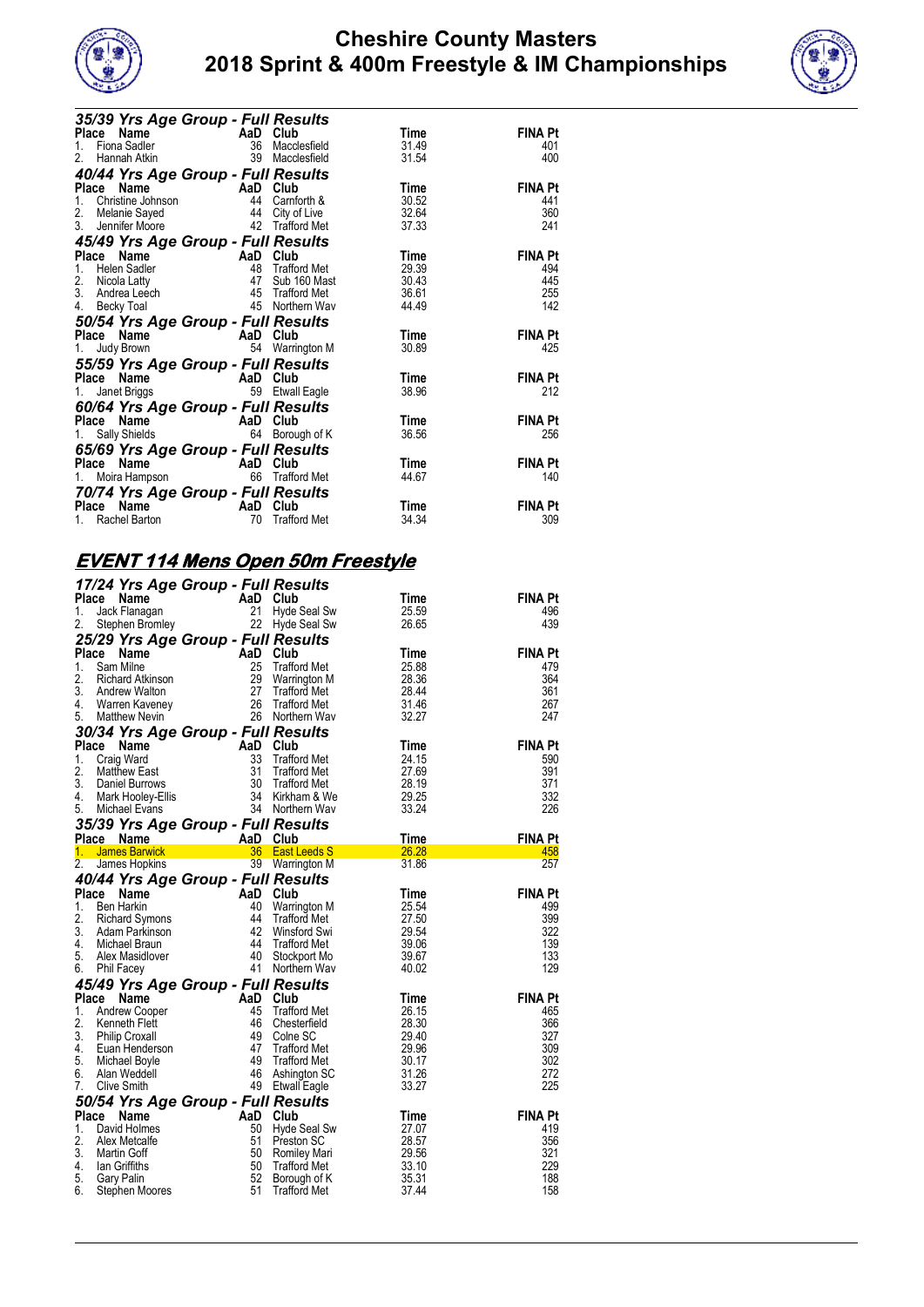



| 55/59 Yrs Age Group - Full Results |                                    |             |                |  |  |  |  |  |  |
|------------------------------------|------------------------------------|-------------|----------------|--|--|--|--|--|--|
| <b>Place</b><br>Name               | AaD Club                           | Time        | <b>FINA Pt</b> |  |  |  |  |  |  |
| Russell Mason                      | 55<br><b>Warrington M</b>          | 27.02       | 421            |  |  |  |  |  |  |
| 2.<br><b>Chris Brown</b>           | <b>East Leeds S</b><br>56          | 31.49       | 266            |  |  |  |  |  |  |
| 3.<br>Mark Jones                   | <b>Warrington M</b><br>58          | 32.38       | 244            |  |  |  |  |  |  |
| 4.<br><b>Steve Connor</b>          | Warrington M<br>59                 | 32.64       | 239            |  |  |  |  |  |  |
| 5.<br>Edwin Lace                   | Northern Wav<br>59                 | 35.25       | 189            |  |  |  |  |  |  |
| 60/64 Yrs Age Group - Full Results |                                    |             |                |  |  |  |  |  |  |
| <b>Place</b><br>Name               | AaD<br>Club                        | <b>Time</b> | <b>FINA Pt</b> |  |  |  |  |  |  |
| David Bradford<br>1.               | 60<br><b>Etwall Eagle</b>          | 30.15       | 303            |  |  |  |  |  |  |
| 2.<br>Gerry Kelleher               | 60<br>Warrington M                 | 32.98       | 231            |  |  |  |  |  |  |
| 3.<br>Geoff Holme                  | <b>Trafford Met</b><br>64          | 33.38       | 223            |  |  |  |  |  |  |
| 4.<br>lan Foden                    | Hyde Seal Sw<br>60                 | 33.52       | 220            |  |  |  |  |  |  |
| 70/74 Yrs Age Group - Full Results |                                    |             |                |  |  |  |  |  |  |
| Place Name                         | AaD<br>Club                        | <b>Time</b> | <b>FINA Pt</b> |  |  |  |  |  |  |
| <b>William Dutton</b><br>1.        | 74<br>Warrington M                 | 42.78       | 106            |  |  |  |  |  |  |
|                                    | 80/84 Yrs Age Group - Full Results |             |                |  |  |  |  |  |  |
| Name<br>Place                      | Club<br>AaD                        | Time        | <b>FINA Pt</b> |  |  |  |  |  |  |
| John Anderson<br>1.                | 81<br><b>Trafford Met</b>          | 54.34       | 51             |  |  |  |  |  |  |

#### **EVENT 115 Womens Open 200m Medley Team**

| 072+ Yrs Age Group - Full Results |        |                     |         |                |       |         |         |
|-----------------------------------|--------|---------------------|---------|----------------|-------|---------|---------|
| Place<br>Name                     |        | Club                | Time    | <b>FINA Pt</b> | 50    | 100     | 150     |
| 1. Trafford Metro 72+             | $072+$ | <b>Trafford Met</b> | 2:11.70 | 482            | 34.31 | 1:10.29 | 1:41.54 |
| 200+ Yrs Age Group - Full Results |        |                     |         |                |       |         |         |
| Place<br>Name                     |        | Club                | Time    | <b>FINA Pt</b> | 50    | 100     | 150     |
| 1. Trafford Metro 200+            | $200+$ | <b>Trafford Met</b> | 2:55.04 | 205            | 41.50 | 1:20.38 | 1:55.33 |

#### **EVENT 116 Mens Open 200m Medley Team**

| 072+ Yrs Age Group - Full Results                  |        |                     |         |                |       |         |         |
|----------------------------------------------------|--------|---------------------|---------|----------------|-------|---------|---------|
| Place<br>Name                                      |        | Club                | Time    | <b>FINA Pt</b> | 50    | 100     | 150     |
| Trafford Metro 72+<br>1.                           | $072+$ | <b>Trafford Met</b> | 1:56.88 | 464            | 29.03 | 1:00.36 | 1:28.47 |
| 2. Hyde Seal 72+                                   | 072+   | Hyde Seal           | 2:07.27 | 359            | 33.03 | 1:11.27 | 1:39.28 |
| 120+ Yrs Age Group - Full Results                  |        |                     |         |                |       |         |         |
| Place<br>Name                                      |        | Club                | Time    | <b>FINA Pt</b> | 50    | 100     | 150     |
| 1. Trafford Metro 120+                             | $120+$ | <b>Trafford Met</b> | 2:05.20 | 377            | 32.67 | 1:07.42 | 1:37.21 |
| 160+ Yrs Age Group - Full Results                  |        |                     |         |                |       |         |         |
| Place<br>Name                                      |        | Club                | Time    | <b>FINA Pt</b> | 50    | 100     | 150     |
| Trafford Metro 160+<br>1.                          | $160+$ | <b>Trafford Met</b> | 1:55.07 | 486            | 29.10 | 1:00.39 | 1:29.29 |
| 2. Warrington Masters160+<br>3. Northern Wave 160+ | $160+$ | Warrington M        | 2:11.38 | 326            | 34.01 | 1:08.15 | 1:39.97 |
|                                                    | $160+$ | NorthernWave        | 2:41.82 | 174            | 47.50 | 1:29.43 | 2:10.18 |
| 200+ Yrs Age Group - Full Results                  |        |                     |         |                |       |         |         |
| Place Name                                         |        | Club                | Time    | <b>FINA Pt</b> | 50    | 100     | 150     |
| 1. East Leeds 200+                                 | $200+$ | <b>East Leeds</b>   | 1:55.82 | 477            | 33.48 | 1:04.70 | 1:31.99 |
| Warrington Masters200+                             | $200+$ | Warrington M        | DQ      |                |       |         |         |
| 240+ Yrs Age Group - Full Results                  |        |                     |         |                |       |         |         |
| Place Name                                         |        | Club                | Time    | <b>FINA Pt</b> | 50    | 100     | 150     |
| 1. Trafford Metro 240+                             | $240+$ | <b>Trafford Met</b> | 2:39.86 | 181            | 52.31 | 1:32.52 | 2:09.54 |

#### **EVENT 117 Womens Open 200m Freestyle Team**

| 072+ Yrs Age Group - Full Results |        |                     |         |                |       |         |         |
|-----------------------------------|--------|---------------------|---------|----------------|-------|---------|---------|
| Place<br>Name                     |        | Club                | Time    | <b>FINA Pt</b> | 50    | 100     | 150     |
| 1. Trafford Metro 72+             | $072+$ | <b>Trafford Met</b> | 2:06.12 | 417            | 31.38 | 1:02.18 | 1:31.65 |
| 200+ Yrs Age Group - Full Results |        |                     |         |                |       |         |         |
| Place<br>Name                     |        | Club.               | Time    | <b>FINA Pt</b> | 50    | 100     | 150     |
| 1. Trafford Metro 200+            | $200+$ | <b>Trafford Met</b> | 2:39.56 | 206            | 38.29 | 1:38.83 | 2:10.16 |

#### **EVENT 118 Mens Open 200m Freestyle Team**

| 072+ Yrs Age Group - Full Results |        |                     |         |                |       |         |         |
|-----------------------------------|--------|---------------------|---------|----------------|-------|---------|---------|
| Name<br><b>Place</b>              |        | Club                | Time    | <b>FINA Pt</b> | 50    | 100     | 150     |
| Trafford Metro 72+<br>1.          | $072+$ | <b>Trafford Met</b> | 1:43.76 | 504            | 25.82 | 51.76   | 1:17.94 |
| 2. Hyde Seal 72+                  |        | 072+ Hyde Seal      | 1:54.20 | 378            | 28.25 | 58.95   | 1:24.66 |
| 120+ Yrs Age Group - Full Results |        |                     |         |                |       |         |         |
| Place<br>Name                     |        | Club                | Time    | <b>FINA Pt</b> | 50    | 100     | 150     |
| 1. Trafford Metro 120+            | $120+$ | <b>Trafford Met</b> | 1:53.48 | 385            | 28.35 | 56.72   | 1:25.25 |
| 160+ Yrs Age Group - Full Results |        |                     |         |                |       |         |         |
| Place Name                        |        | Club                | Time    | <b>FINA Pt</b> | 50    | 100     | 150     |
| Trafford Metro 160+<br>1.         | 160+   | <b>Trafford Met</b> | 1:46.01 | 473            | 25.56 | 51.94   | 1:19.63 |
| 2. Warrington Masters160+         | - 160+ | Warrington M        | 1:56.18 | 359            | 27.77 | 56.68   | 1:28.64 |
| 3. Northern Wave 160+             | $160+$ | NorthernWave        | 2:17.23 | 218            | 33.39 | 1:10.22 | 1:44.57 |
| 200+ Yrs Age Group - Full Results |        |                     |         |                |       |         |         |
| Name<br>Place                     |        | Club                | Time    | <b>FINA Pt</b> | 50    | 100     | 150     |
| 1. Warrington Masters200+         | $200+$ | Warrington M        | 2:04.50 | 292            | 26.62 | 59.80   | 1:23.10 |
| 240+ Yrs Age Group - Full Results |        |                     |         |                |       |         |         |
| Name<br><b>Place</b>              |        | Club                | Time    | <b>FINA Pt</b> | 50    | 100     | 150     |
| 1. Trafford Metro 240+            | $240+$ | <b>Trafford Met</b> | 2:09.80 | 257            | 34.36 | 1:07.45 | 1:37.46 |